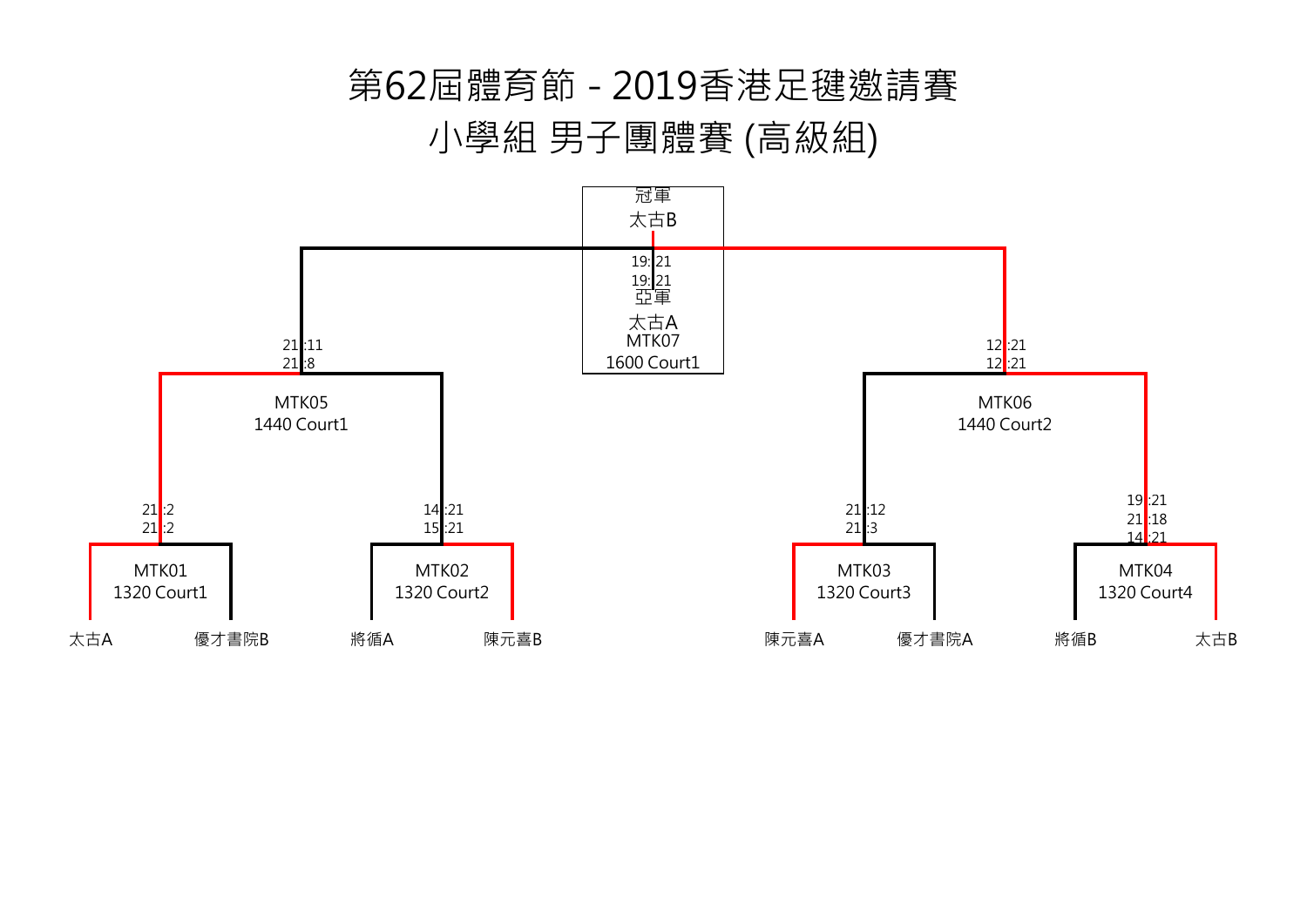



## 第62屆體育節 - 2019香港足毽邀請賽 小學組 女子團體賽 (高級組)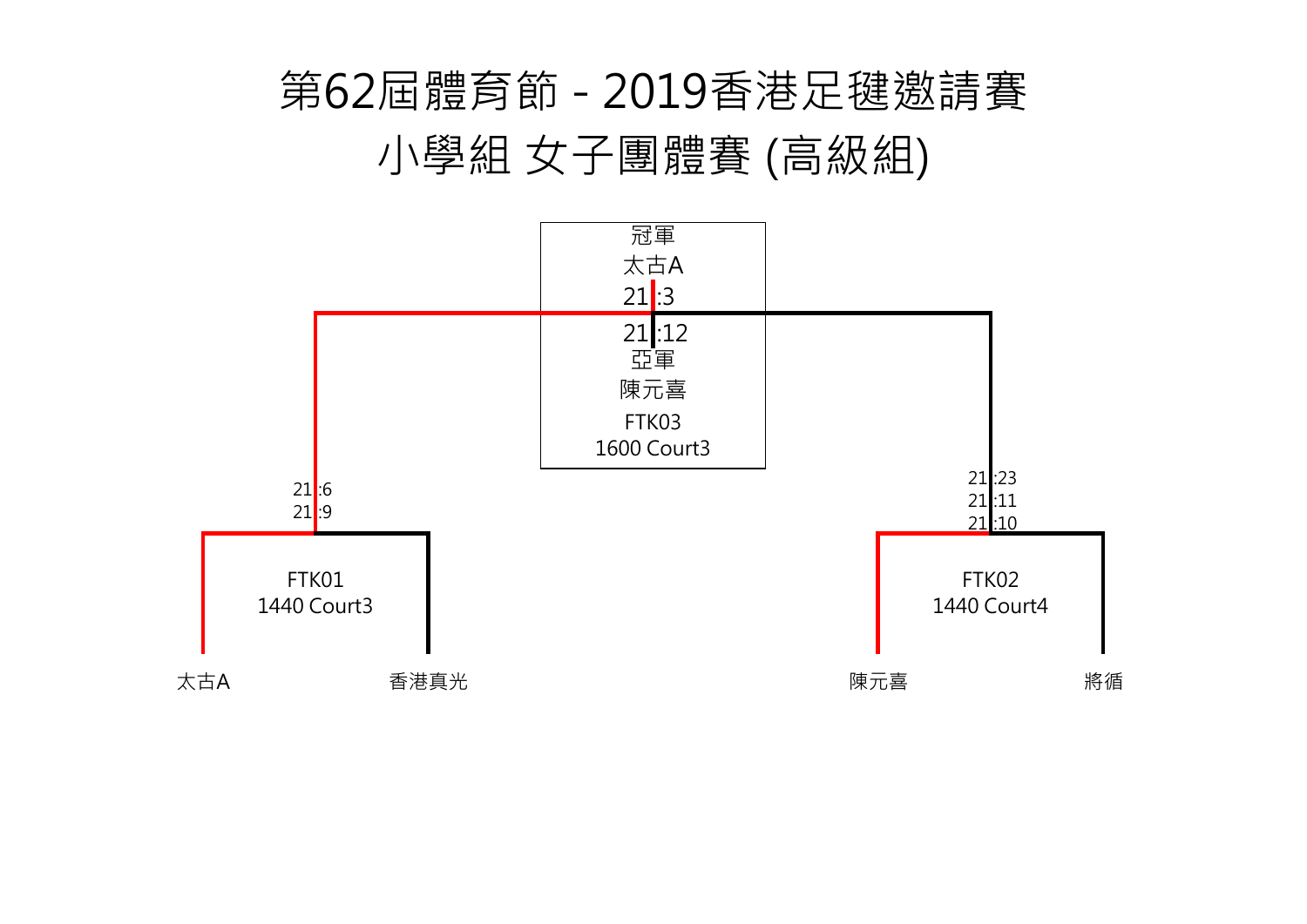## 第62屆體育節 - 2019香港足毽邀請賽 小學組 男子團體賽 (初級組)

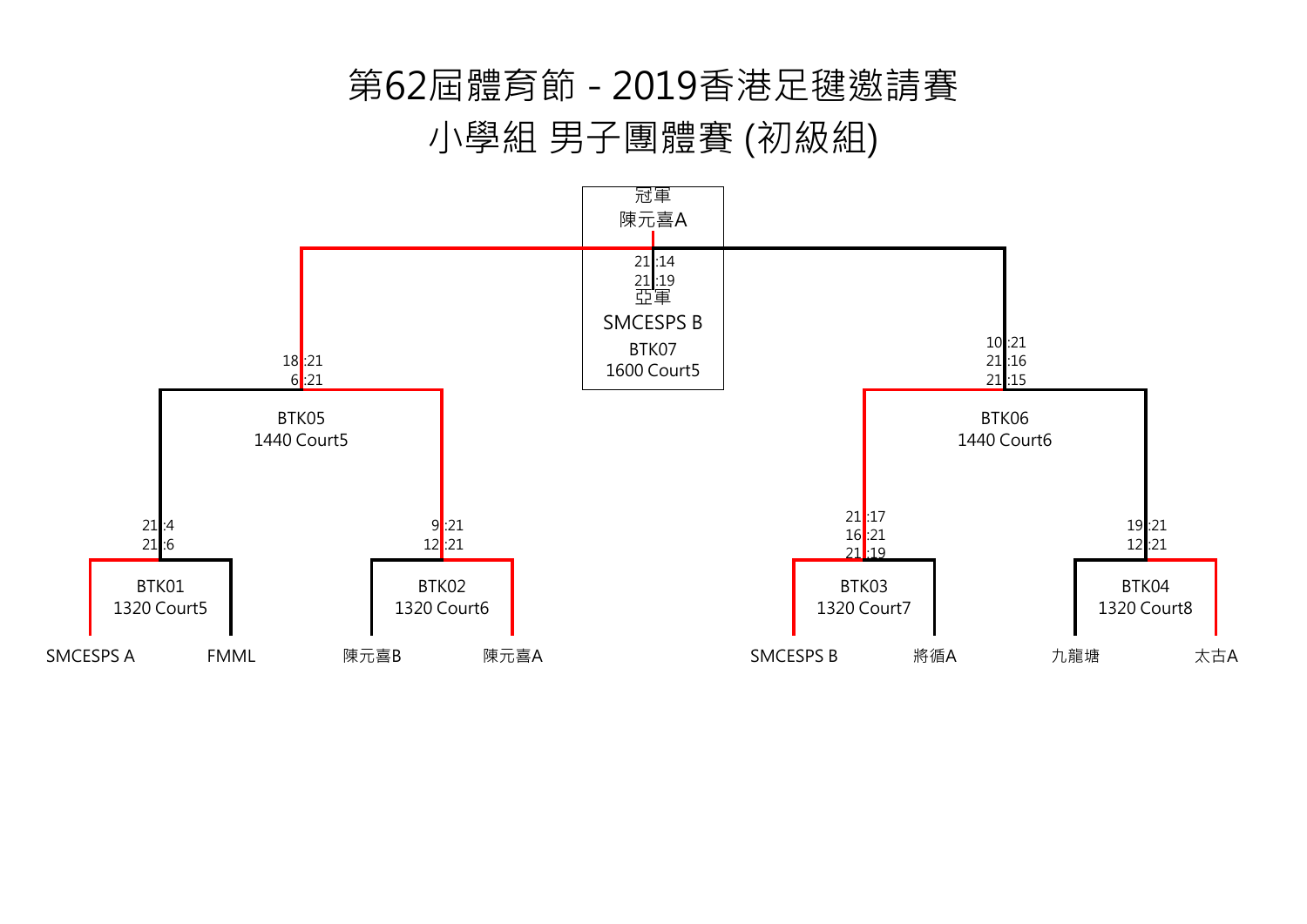17 :21 21 :14 21 :16 GTK02 1440 Court8





## 第62屆體育節 - 2019香港足毽邀請賽 小學組 女子團體賽 (初級組)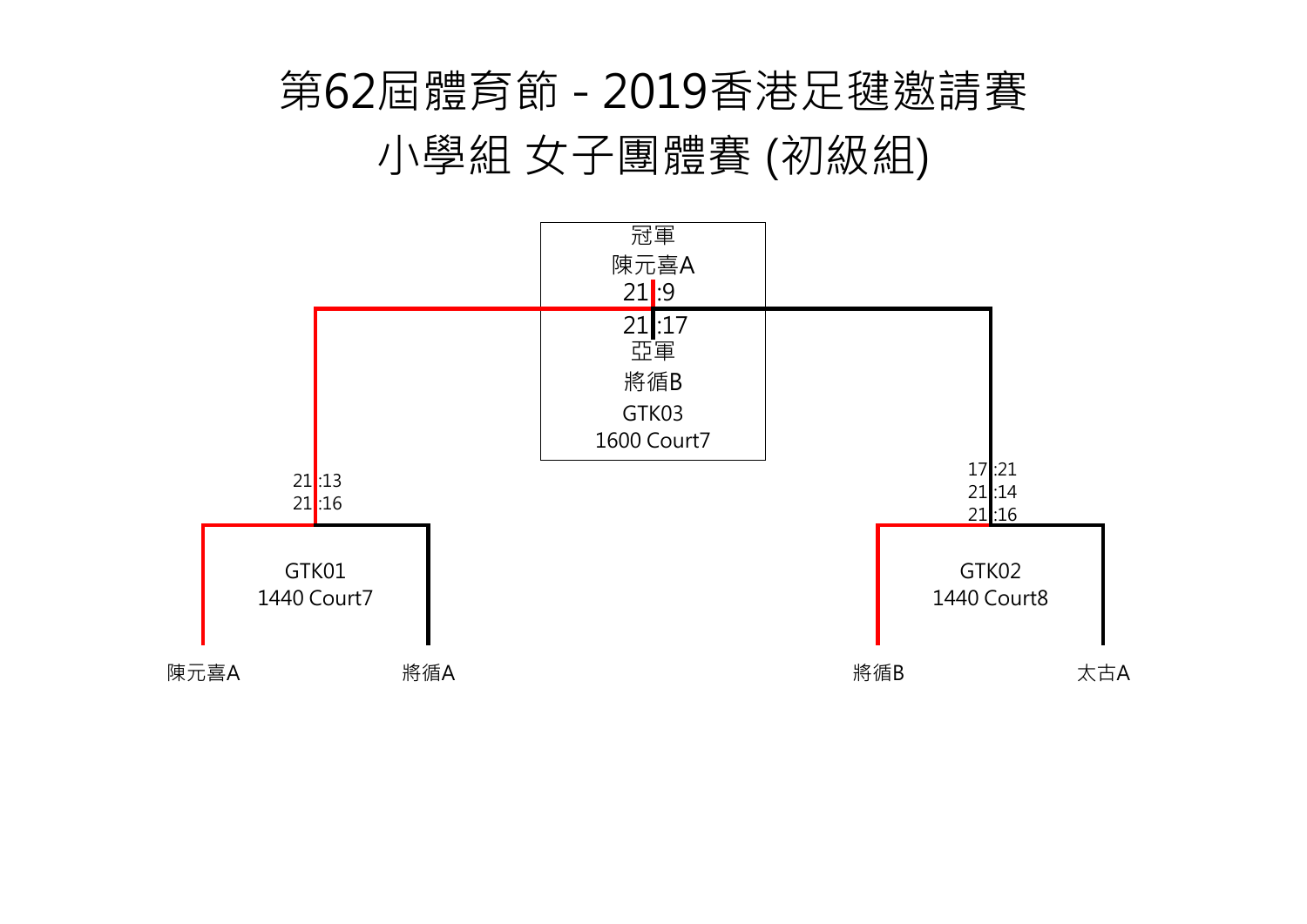8



**小學組 男子雙人賽**